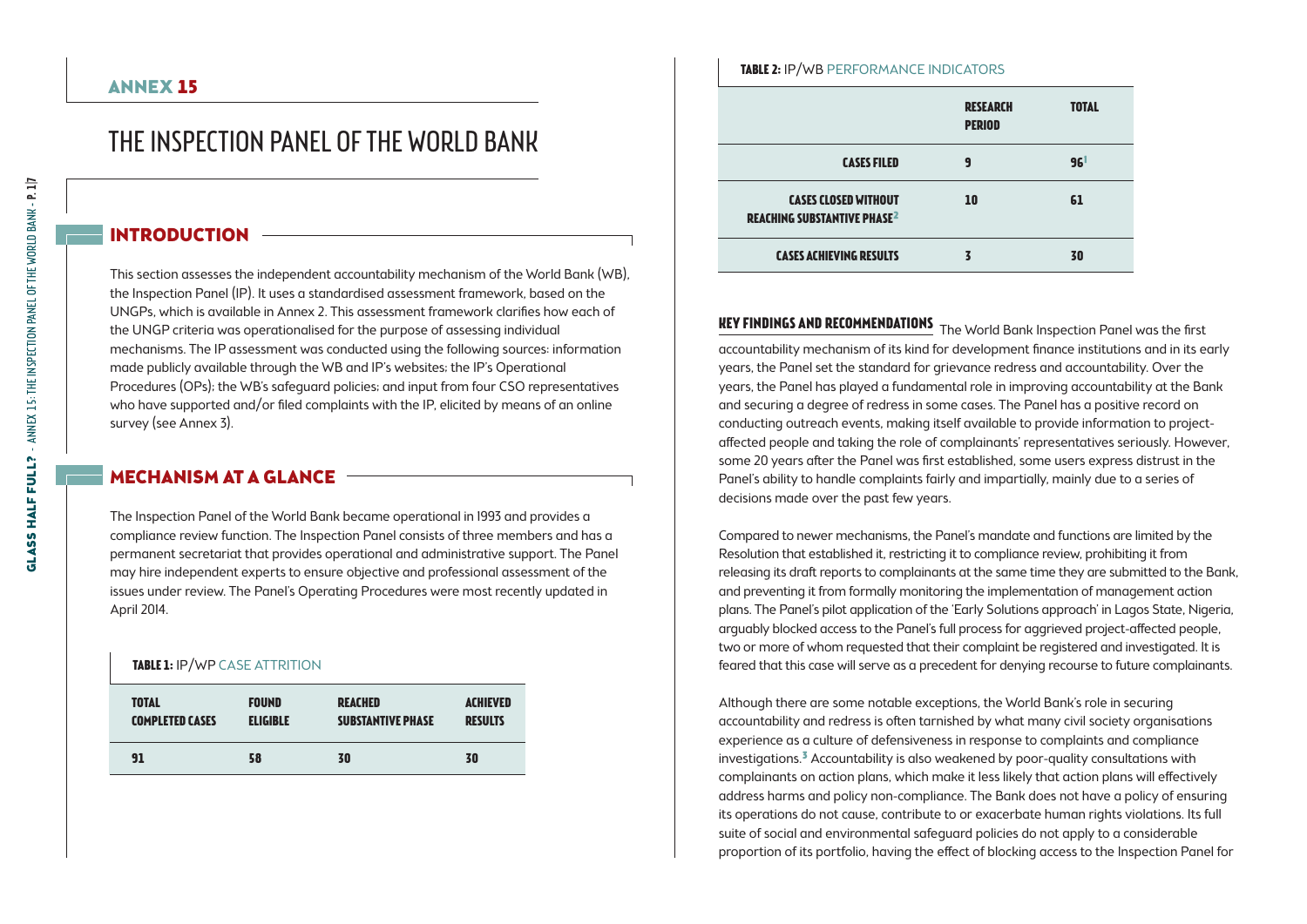people that suffer adverse impacts in connection with these investments. Table 3 contains the recommendations derived from the UNGP assessment that follows. The recommendations describe the reforms needed to the policy and practice of each actor, the IAM and the DFI. It should be noted, however, that the power to implement some of these recommendations regarding the IAM rests with the DFI's Board of Directors.

### **Table 3:** Recommendations derived from UNGP assessment

|                       | <b>IP</b>                                                                                                                                                                                                                                                                                                                                                                                                                                                         | <b>WB</b>                                                                                                                                                                                                                                                                                                                                                                                    |
|-----------------------|-------------------------------------------------------------------------------------------------------------------------------------------------------------------------------------------------------------------------------------------------------------------------------------------------------------------------------------------------------------------------------------------------------------------------------------------------------------------|----------------------------------------------------------------------------------------------------------------------------------------------------------------------------------------------------------------------------------------------------------------------------------------------------------------------------------------------------------------------------------------------|
| <b>LEGITIMACY</b>     | • Strengthen the Executive Secretary's<br>perceived impartiality through a prohibition<br>on future employment at the Bank.<br>· Establish a permanent external advisory<br>group to provide quidance and feedback on<br>the Panel's activities.                                                                                                                                                                                                                  | • Improve the selection process of Panel<br>members by involving external<br>stakeholders, including civil society<br>representatives.                                                                                                                                                                                                                                                       |
| <b>ACCESSIBILITY</b>  | • Expand accessibility by allowing complaints<br>throughout the life of a project and after<br>closure.<br>• Shift the 'plausible link' assessment from<br>the pre-registration stage to the eligibility<br>assessment stage.<br>• Replace the Early Solutions approach with<br>an approach that provides procedural<br>safeguards for complainants, including the<br>registration of their complaint and expert<br>facilitation of a dispute resolution process. | • Amend the description of the Grievance<br>Redress Service (GRS) to ensure that it is<br>clear that it is not an independent<br>accountability mechanism and that its<br>mandate and function are significantly<br>different from the mandate and function of<br>the Inspection Panel.<br>• Require clients to disclose availability of the<br>Inspection Panel to project-affected people. |
| <b>PREDICTABILITY</b> | • Increase adherence deadlines and provide<br>clear reasons to complainants when the<br>decision is made to depart from standard<br>procedures or when deadlines cannot be met.<br>• Provide complainants with regular updates<br>on the status of their cases.<br>• Expand mandate to allow the inclusion of<br>recommendations in investigation reports<br>and the monitoring of implementation of<br>the action plan.                                          | • Develop effective Management Action Plans<br>that respond to every finding of non-<br>compliance made by the Panel.<br>. Set deadlines for Board consideration of the<br>Panel's recommendation for investigation<br>and final investigation report together with<br>Management's proposed action plan.                                                                                    |

|                                       | IP                                                                                                                                                                                                                                                                                             | <b>WB</b>                                                                                                                                                                                                                                                                                                                                                                                                                                                                                                        |
|---------------------------------------|------------------------------------------------------------------------------------------------------------------------------------------------------------------------------------------------------------------------------------------------------------------------------------------------|------------------------------------------------------------------------------------------------------------------------------------------------------------------------------------------------------------------------------------------------------------------------------------------------------------------------------------------------------------------------------------------------------------------------------------------------------------------------------------------------------------------|
| <b>EQUITABILITY</b>                   | · Disclose draft investigation report to<br>complainants for comment.<br>• Disclose final report to the complainants at<br>the same time that it is sent to the Board.                                                                                                                         | • Provide complainants with Management's<br>draft response to the Panel's investigation<br>report prior to conducting consultations<br>on an action plan.<br>• Conduct meaningful consultations with<br>complainants on Management Action Plans,<br>taking into account their needs, views and<br>ideas.                                                                                                                                                                                                         |
| <b>TRANSPARENCY</b>                   | • Further improve the systematic public<br>disclosure of information about cases on<br>the website.                                                                                                                                                                                            | · Disclose project information in languages<br>spoken by project-affected people.<br>• Report annually on the percentage of the<br>Bank's portfolio that does not fall under the<br>jurisdiction of the Panel.                                                                                                                                                                                                                                                                                                   |
| <b>RIGHTS</b><br><b>COMPATIBILITY</b> | • Expand mandate to allow recommendations<br>for project/disbursement suspension to<br>prevent human rights violations and other<br>harms.<br>• Adopt protocols to protect the security of<br>complainants, local contractors and those<br>interviewed in the course of its<br>investigations. | . Commit not to fund activities that could<br>cause, contribute to or exacerbate human<br>rights violations.<br>• Require assessment of the human rights<br>impacts of the activities it finances.<br>. Design and implement action plans that<br>fully and effectively remedy human rights<br>violations and other harms suffered and<br>prevent future violations and harms.<br>• Adopt measures to protect affected<br>communities from reprisals when they raise<br>concerns about Bank-financed activities. |
| <b>LESSONS</b><br><b>LEARNED</b>      | • Standardise the process for review of the<br>Operating Procedures, without requiring the<br>agreement of Bank Management or Board.<br>· Institute a regular process to learn from<br>previous cases and experience.                                                                          | • Institute a formal and regular process to<br>learn from Inspection Panel findings of non-<br>compliance and report on changes made to<br>policy/practice as a result.<br>• Commit not to provide additional financing<br>for similar activities to clients found to be in<br>non-compliance until the non-compliance<br>has been remedied.                                                                                                                                                                     |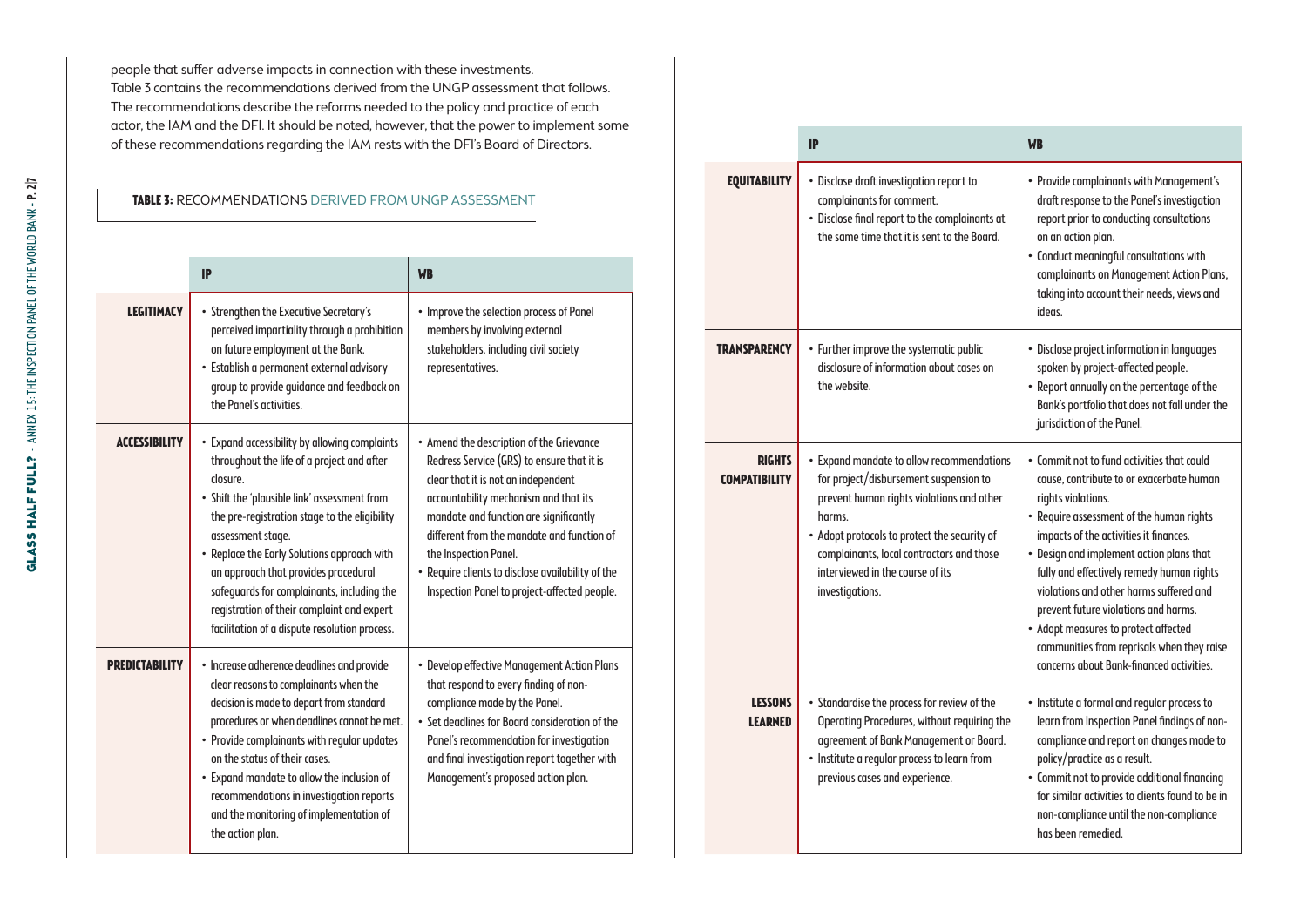## UNGP Assessment

## **Legitimacy**

IAM: The World Bank Inspection Panel's new operating procedures underscore that "the Panel is independent from Bank Management and reports directly to the Board, and conducts its work impartially".4 However, some users expressed distrust in the Panel's ability to handle complaints fairly, and indicated that the mechanism's independence has deteriorated in recent years. Former Bank staff can be hired as Panel members, but a two-year 'cooling off' period is required. Though Panel members cannot be employed by the Bank after their term expires, the Executive Secretary's Terms of Reference were recently amended to allow him/her to be hired by the Bank, but only by the other four independent WBG offices.<sup>5</sup> These amendments also imposed renewable five-year fixed term limits for the Executive Secretary – previously a permanent position. In response to these changes former Panel members sent a letter to the Inspection Panel, raising concerns regarding impartiality of the office.6

DFI: The World Bank President nominates Panel members in consultation with the Executive Directors, who are then responsible for appointing the Panel. External stakeholders are not involved in the process. According to the resolution establishing the Panel, members should be "selected on the basis of their ability to deal thoroughly and fairly with the requests brought to them, their integrity, their independence from the Bank Management, and their exposure to developmental issues and to living conditions in developing countries".<sup>7</sup> The profiles of recent panel members have been similar, having previously worked at large international development institutions.

#### **Accessibility**

IAM: The Panel organises outreach events and meetings, and takes part in civil society events to raise awareness of its existence. The Inspection Panel's website offers information on the Mechanism's scope and mandate, complaint admissibility, information that must be included in a complaint (called a "request for inspection"), how to file a complaint, and a suggested format for doing so. Its brochure is available in II languages, $8$ and complaints may be submitted in the complainant's local language. Beyond formal criteria for accessing the mechanism, according to users' experience, the Inspection Panel is generally available via email or phone prior to submitting a complaint and during the process, and will normally respond to requests for meetings promptly.

However, the Panel's mandate restricts access in several ways. Complaints cannot be filed by an individual, but rather can only be filed by a group of two or more people (or an appointed representative of the group). Complaints cannot be submitted after 95% of the committed financing has been disbursed, even though harms may only be felt after the project has already closed, and it may be difficult for the complainant to discover the status of disbursement. Complainants must have first attempted to resolve the matter

with Bank Management directly and the Bank must have had "reasonable opportunity to respond". Under the 2014 operating procedures (OPs), the Panel can refuse to register a complaint if it determines through an initial screening that there is no plausible link between the project or programme and the alleged harm.<sup>9</sup> Given the complexities in defining the scope of some projects, and in understating their environmental and social impacts, it may not be immediately obvious that a plausible link exists. This should not provide an obstacle to registration and instead, the plausibility of a link should be determined during the more thorough eligibility assessment. (Where there is plainly no link whatsoever to a Bank-financed project, the compliant could be disqualified from registration as "frivolous" under the OPs.)10

The Early Solutions approach, currently being piloted in a series of cases, in effect limits access to the Inspection Panel because when the approach is triggered, the complaint is not registered. The new operating procedures "recognize the right of Requesters at any time to indicate that they are not satisfied and would like the Panel to register their Request".<sup>11</sup> However, in the first case in which the approach was piloted, at least two of the complainants expressed dissatisfaction and asked the Panel to register the Request for Inspection,<sup>12</sup> but the Panel refused to do so. This decision, seemingly at odds with the Board Resolution establishing the Panel, denied legitimate complainants access to the Panel's standard procedures.<sup>13</sup>

**DFI:** Accessibility to the Inspection Panel for people adversely affected by World Bank operations is vastly impeded by the proliferation of lending instruments and technical assistance modalities to which the full set of safeguard policies do not apply. The World Bank recently made it easier to locate the Inspection Panel on its website. Although still not prominent, "World Bank Group Accountability" is now included in the list of links at the bottom of the homepage, with links to all of the mechanisms, including the Inspection Panel. A different series of links,<sup>14</sup> however, brings you to the Bank's new Grievance Redress Service (GRS), which is located within and operated by Bank Management. The first sentence on the page states that the GRS is the World Bank's complaints mechanism.15 The GRS webpages provide a description of eligibility requirements for submitting complaints and a review process. The final questions on the Frequently Asked Questions tab explains that there is no formal relationship between the GRS and the Inspection Panel and that the use of the GRS does not restrict access to the Panel. However, the establishment of the GRS and its presentation is likely to cause confusion about the role of the Inspection Panel as compared to the GRS, and could be viewed as an attempt by Bank Management to divert aggrieved persons away from the Inspection Panel and the more independent accountability process that it provides. A reference to the Inspection Panel was recently included in the Project Appraisal Document (PAD) for Bank-financed projects. Although available online, it is unclear whether the PAD is translated into local languages and actively distributed to project-affected communities. The Bank does not otherwise require borrowers to disclose the Inspection Panel's availability, nor does it provide technical assistance to those who face barriers to access.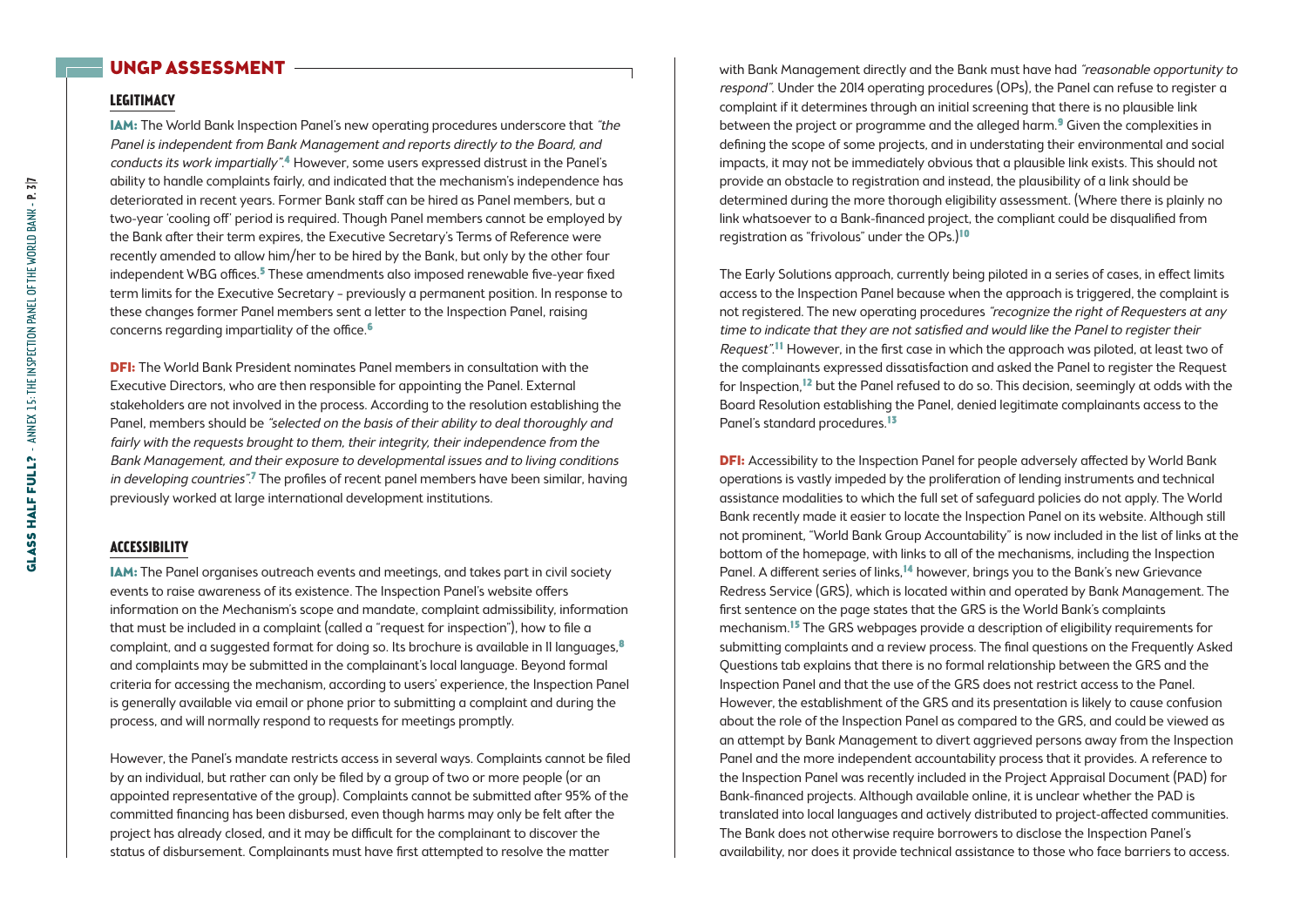#### **Predictability**

IAM: Predictability of the process has decreased over time. In general, there are clear procedures and deadlines for responding to complaints.16 However, respondents noted unanticipated delays at various stages as hindering predictability of the Inspection Panel process. Furthermore, several years ago the Panel began a practice of deferring its decision on whether to register complaints and its recommendations on eligibility in certain cases in an attempt to give Management more time to address the grievances, thereby avoiding a compliance investigation. This practice is referred to in footnote 7 of the OPs, which may be a partial attempt to legitimise the process. The adoption of formal procedures for the Early Solutions approach, which defers registration to allow Management an additional opportunity to address the complainants' grievances, could conceivably increase predictability around this practice. However, in one of the pilot cases, deadlines were not met and the decision by the Panel not to register the complaint despite a request to do so by some complainants who were told earlier that such a request would be honoured, does not bode well for the predictability of this process. In one recent case from Ethiopia,17 the Panel failed to interview requesters during its investigation, which was a substantive deviation from the expected due process. The absence of a mandate to monitor its findings of non-compliance also undermines the predictability of the process.

**DFI:** There are no deadlines in the Panel's operating procedures for Board consideration of the Panel's recommendation for investigation, nor the Board's decision regarding Management's proposed action plan prepared in response to the Panel's investigation report. Management's engagement in the complaint process is governed by Bank Procedure,18 which largely reflects the deadlines included in the Panel's procedures, with the addition of restrictions regarding communicating with the Board, complainants, and the media. The Panel's procedures require that complainants first raise their concerns with Bank Management. For complainants who do not know who to contact or who cannot access the resident mission, the recent creation of the GRS may make this requirement easier to fulfil as the GRS claims to be a place where CSOs could obtain this information. However, as stated above, the GRS could also generate confusion and divert complainants from the Panel.

#### **Equitability**

IAM: The Inspection Panel's constrained mandate results in an inequitable process in policy and practice. While the Panel normally consults with complainants during the investigation process, unlike at other IAMs, neither the complainants nor Management have an opportunity to review draft investigation reports prior to their finalisation. Furthermore, complainants do not have access to the Panel's final investigation report prior to their consultation with Bank Management on the Action Plan. Both the Panel's Recommendation Report (regarding eligibility of the complaint) and the Investigation Report are only disclosed after Board approval.19 Thus, the Board does not have the

benefit of the complainants' perspectives on the Investigation Report and Management's response and Action Plan when it considers them. In their review comments to a draft of this report, the Panel indicated that they are in the process of proposing a possible solution to this issue.

**DFI:** Complainants do not have access to the Panel's investigation report, nor Management's response at the time they are consulted by Management on the action plan, and thus enter the discussion without critical information that is available to the Bank and the Borrower. Users have found the consultation process for the action plan to be entirely inadequate; one respondent noted that consultation took place two days before the action plan deadline, while another described the consultation as a "charade". Management must communicate the nature and outcome of the consultation process to the Panel.<sup>20</sup> The Panel may, at its discretion, submit a report to the Board on the adequacy of the consultation for the Board's consideration in determining whether or not to approve the report and action plan.<sup>21</sup> The resolution establishing the mechanism states that the Panel "shall be given budgetary resources as shall be sufficient to carry out its activities",22 and the US\$43,025 budget surplus for 2013-2014 suggests that the Panel receives adequate funding.23

#### **Transparency**

IAM: Documents for Inspection Panel cases are not consistently available online. As of 2 June 2015, the complaint was missing for six of the last ten complaints filed, and two of the six lacked any documentation whatsoever, although this may be at the complainant's request. Following the review period, on 8 November 2015, the complaints were still missing from three of those cases, and an additional case had no documentation whatsoever. All documents were available for the remaining six cases. According to the Panel, missing files may be due to the Panel's disclosure regime, which allows for complaints to be made publicly available only after a notice of non-registration or an eligibility report is posted, and not before. For five of the ten most recent cases, documents were available in English as well as in a second language. The Panel provides detailed reasons for its recommendation on eligibility and its conclusions in its investigation reports, although the quality of the reasoning varies, with a recent deterioration in quality of investigations noted by users. The information required for this report was generally easy to locate, with two exceptions: information on independent expert consultants retained by the Secretariat could not be found, nor could details on scheduled reviews of the Mechanism.

DFI: Users had different views on the availability of information on the World Bank website, with some noting that it did not provide sufficient information to make use of the Mechanism. According to the Bank's Access to Information Policy, the Bank "routinely discloses a wide range of documents […] as soon as the documents are finalized after key process milestones". Prior to publishing, however, the Bank may "adjust" documents to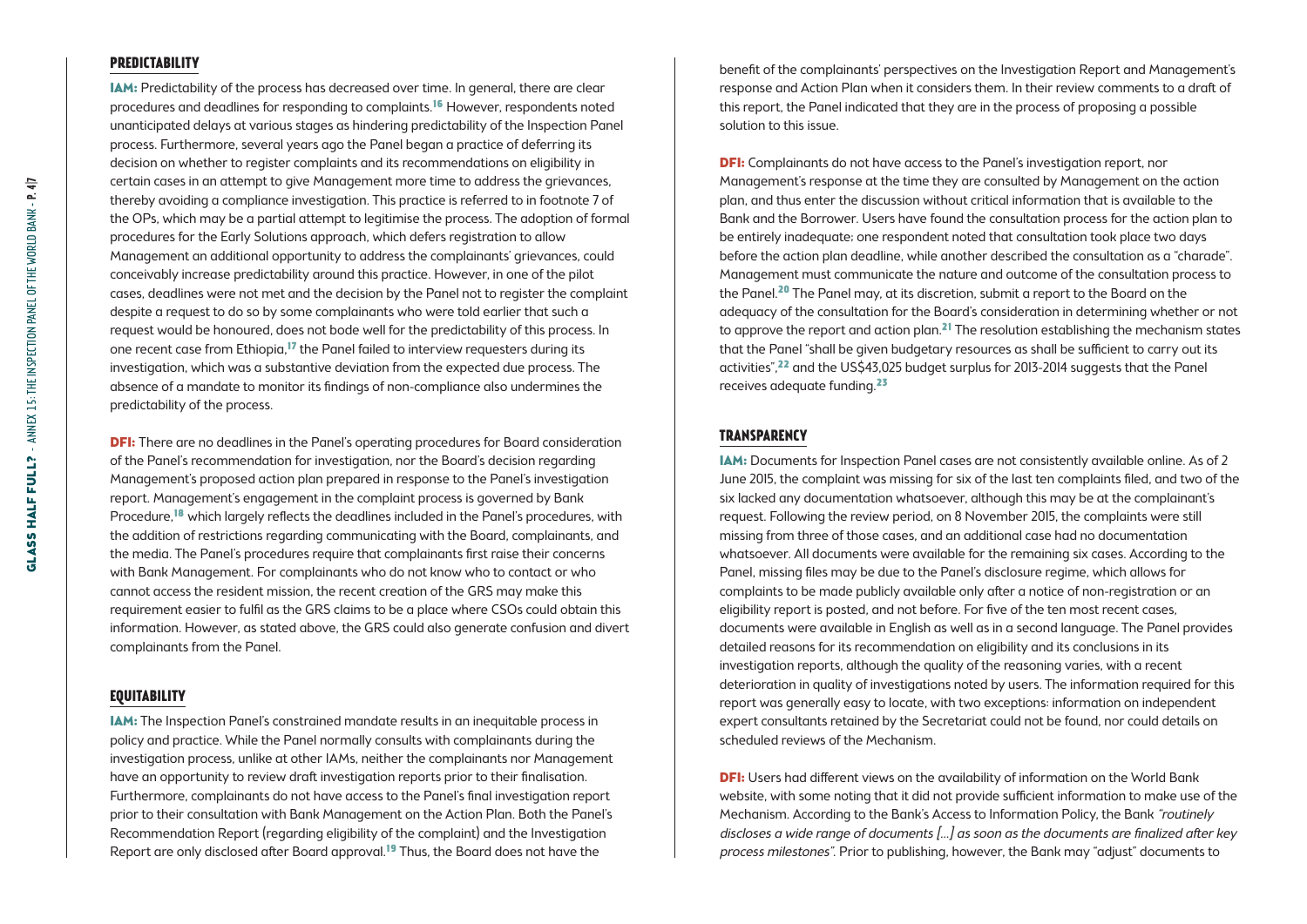address the borrower/country's concerns. The policy is fairly vague and does not establish deadlines for disclosure. Under the Policy on Environmental Assessment, borrowers are required to provide relevant material in an understandable and accessible form and in a timely manner to inform meaningful consultations. For example, for the initial consultation for Category A projects, the borrower must provide a summary of the project and its potential impacts and must make the draft Environmental Assessment report available in a public place accessible to project-affected groups and local NGOs. Some CSOs have complained, however, that project information is not available in a language accessible for project-affected people.

#### **Rights compatibility**

IAM: The Inspection Panel does not have the explicit authority to receive complaints alleging violations of human rights by World Bank projects, although it has considered complaints regarding social impacts that amount to human rights violations, such as forced evictions, in many of its cases. In one recent case relating to a project in Ethiopia, the Panel refused to consider allegations of serious human rights abuses, stating that such an investigation "would exceed its mandate".<sup>24</sup> Even when the Panel conducts an investigation that considers human rights issues, its conclusions are not binding on the Bank, and it does not have the power to make recommendations to remedy harms or to monitor the implementation of the Management's action plan.

The Panel's mandate also limits its ability to prevent human rights abuses, as the mechanism does not have the power to recommend project suspension when a project threatens complainants with imminent harm. Complaints may be submitted confidentially and complainants' identities can be kept anonymous throughout the process. Nonetheless, there have been instances of retaliation against those involved in the complaint process.25 In its review comments to a draft of this report, the Panel has indicated that it is in the process of developing guidelines on reprisals, a draft of which will be shared with CSOs before being adopted.<sup>26</sup>

**DFI:** Human rights are mentioned in the Bank's policies only with regard to indigenous peoples. In a recent report to the UN General Assembly, the UN Special Rapporteur on Extreme Poverty and Human Rights concluded that, "the existing approach taken by the [World] Bank to human rights is incoherent, counterproductive and unsustainable. For most purposes, the World Bank is a human rights-free zone. In its operational policies, in particular, it treats human rights more like an infectious disease than universal values and *obligations.*"<sup>27</sup> The World Bank does not have a policy requirement to remediate harms, including human rights violations, to which it contributes. According to users, Management action plans rarely provide rights-compatible remedies for harms caused by World Bank-financed projects.

#### **Lessons learned**

IAM: The Inspection Panel publishes annual reports, which typically identify systemic issues and lessons learned. This discussion was, however, absent from the 2013-2014 Annual Report. In their review comments, the Panel indicated that it is in the process of documenting some of the lessons that have emerged from its cases over the years. The resulting reports will go through a peer review process, including CSOs.

While there was an opportunity to provide feedback on the Panel's draft operating procedures when they were reviewed in 2014, CSO members felt that their views were not meaningfully taken into account.<sup>28</sup> There is no indication that mechanism reviews take place on a regular basis. The evaluation of the Pilot Early Solutions approach, initially scheduled for the end of 2015, has been postponed until after a third complaint has been handled according to the Pilot procedures.

DFI: Panel cases do not necessarily entail follow-up; instead, Management may propose to the Board the need for follow-up reports on the implementation of remedial efforts and/or the action plan. Users noted that the Bank often fails to improve its policies and/ or practices in response to cases, indicating that despite occasionally identifying trends, Management does not take actions to prevent problems from recurring.

## Analysis of Complaints Closed without Reaching a Substantive Phase

According to the Inspection Panel's website, between 1 July 2014 and 30 June 2015, there were ten Requests for Inspection (complaints) that were closed without reaching a substantive phase of the complaint process. These closed cases include those that were: (1) deemed ineligible for registration; (2) otherwise not registered because the complaint was diverted to the "Piloting a new approach to support early solutions in the Inspection Panel Process" (the "Pilot Program"); or (3) registered but not recommended for investigation.29

Three of the complaints were closed without reaching a substantive phase on the grounds that they fell outside the Mechanism's mandate. In one case, the activity giving rise to the complaint was not part of a World Bank-financed project.30 In another case, the Panel determined that the complainant failed to comply with a procedural requirement, rendering the complaint ineligible for review. $31$  In the third case, the Panel determined that the subject of the complaint fell outside of its substantive jurisdiction because the complaint concerned a Bank-financed activity that is subject to the Bank's Administrative Manual, rather than its operational policies and procedures, and the Panel is limited to investigating alleged violations of the Bank's operational policies and procedures (see Box 2 of main report).<sup>32</sup> None of these three complaints was registered by the Panel.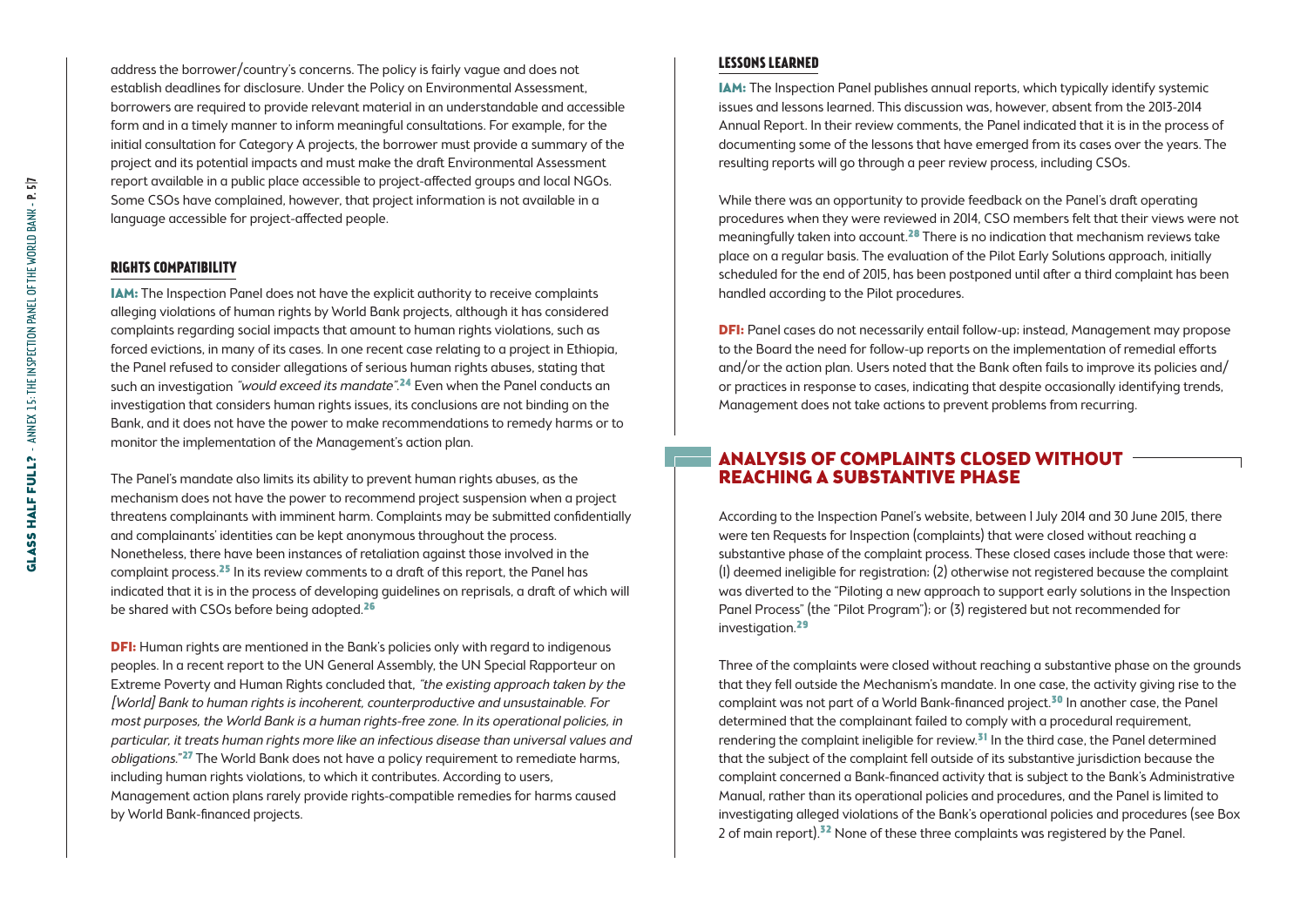The Panel closed another complaint before it reached any substantive phase, citing parallel proceedings. The Panel concluded that a then-ongoing domestic court proceeding would determine whether the project in question would be implemented, and therefore an investigation by the Panel was premature.<sup>33</sup> This complaint was not registered.

Three other complaints were closed because the Panel found there was an insufficient causal link between the harm alleged and Bank-financed activities. One of these complaints, "Armenia: Second Education Quality and Relevance Project, Education Improvement Project", was registered but the Panel did not recommend investigation because it concluded that the complainants' concerns pointed to systemic weaknesses in the Armenian education system, which the Panel did not consider to be the result of the Bank's project. Moreover, the Panel reasoned that an investigation of the issues raised by the complainants would amount to an evaluation of the results of the country's education sector reform that would exceed the Panel's role and mandate.<sup>34</sup> The other two complaints closed due to the same reason (insufficient causal link), "India: Second Tamil Nadu Road Sector Project (Proposed)" 35 and "Tajikistan/Kyrgyz Republic/Afghanistan/ Pakistan: Central Asia South Asia Electricity Transmission and Trade Project (CASA-1000)"36 were not registered. In the Tamil Nadu project, the Panel determined that the Bank was not presently financing the specific road works that were the subject of the complaint, though the concerns generally related to the Bank's infrastructure project. In the other, the Panel noted that the complainants did not reside in the countries where the project is located, and concluded that there was no discernable link between the project and the concerns they raised.

The three remaining complaints closed within the research period without reaching a substantive phase of the complaint process were determined by the Panel to have been resolved by the DFI outside the IAM process. In the Panel's view, the harms complained of had been addressed either through consultation with WB Management or via the Pilot Program and therefore investigation was not warranted. One of these complaints, regarding the Uzbekistan "Second Rural Enterprise Support Project", was registered but the Panel did not recommend further investigation because it determined that the issues presented by the complainants were resolved through consultation with and steps taken by Management (see Box 3 in the main report).<sup>37</sup> The other two complaints, regarding the Paraguay "Sustainable Agriculture and Rural Development Project" and the "Lagos Metropolitan Development and Government Project" in Nigeria were deemed to have been resolved through the Pilot Program.<sup>38</sup>

#### **NOTES**

- 1 This number may differ from the 'total concluded cases' in the previous table, because it includes all cases filed, including cases that are currently active and have not yet closed or entered monitoring.
- 2 This row includes cases that were not registered, were found ineligible or were closed after being found eligible, but before reaching a substantive phase.
- 3 Letter to President Kim dated November 12, 2013, signed by over 25 CSOs, accessible at: [http://www.ciel.org/](http://www.ciel.org/Publications/CAO_WB_12Nov2013.pdf) [Publications/CAO\\_WB\\_12Nov2013.pdf.](http://www.ciel.org/Publications/CAO_WB_12Nov2013.pdf)
- 4 The World Bank Inspection Panel, Operating Procedures, § 1.2 ¶ (5)(b) (Apr. 2014), [http://ewebapps.worldbank.](http://ewebapps.worldbank.org/apps/ip/PanelMandateDocuments/2014 Updated Operating Procedures.pdf) [org/apps/ip/PanelMandateDocuments/2014%20Updated%20Operating%20Procedures.pdf](http://ewebapps.worldbank.org/apps/ip/PanelMandateDocuments/2014 Updated Operating Procedures.pdf) [hereinafter Operating Procedures].
- 5 The Independent Evaluation Group (IEG), the Integrity Vice Presidency (INT), Internal Audit, and the Compliance Advisor/Ombudsman.
- 6 Letter from Former Inspection Panel Members to Current Inspection Panel Members, (Jan. 28, 2014), [http://](http://www.accountabilitycounsel.org/wp-content/uploads/2014/02/1.28.14-Former-Panel-Member-Letter-to-Panel.pdf) [www.accountabilitycounsel.org/wp-content/uploads/2014/02/1.28.14-Former-Panel-Member-Letter-to-Panel.](http://www.accountabilitycounsel.org/wp-content/uploads/2014/02/1.28.14-Former-Panel-Member-Letter-to-Panel.pdf) [pdf](http://www.accountabilitycounsel.org/wp-content/uploads/2014/02/1.28.14-Former-Panel-Member-Letter-to-Panel.pdf).
- 7 Int'l Bank for Reconstruction & Dev. & Int'l Dev. Assoc., World Bank Inspection Panel, Resolution No. IBRD 93-10/ IDA 93-6, ¶ 4 (Sept. 22, 1993), [http://ewebapps.worldbank.org/apps/ip/PanelMandateDocuments/](http://ewebapps.worldbank.org/apps/ip/PanelMandateDocuments/Resolution1993.pdf) [Resolution1993.pdf](http://ewebapps.worldbank.org/apps/ip/PanelMandateDocuments/Resolution1993.pdf) [hereinafter Resolution Establishing the Inspection Panel].
- 8 Inspection Panel Brochure, <http://ewebapps.worldbank.org/apps/ip/Pages/Publications.aspx>.
- 9 Operating Procedures, *supra* note 4, at TT 25.
- 10 World Bank, 1999 Clarification of the Board's Second Review of the Inspection Panel ¶ 9 (Apr. 20, 1999), [http://](http://siteresources.worldbank.org/EXTINSPECTIONPANEL/Resources/1999ClarificationoftheBoard.pdf) [siteresources.worldbank.org/EXTINSPECTIONPANEL/Resources/1999ClarificationoftheBoard.pdf](http://siteresources.worldbank.org/EXTINSPECTIONPANEL/Resources/1999ClarificationoftheBoard.pdf) [hereinafter 1999 Clarification of the Board]; Operating Procedures, supra note 4, at TT 25.
- 11 Operating Procedures, *supra* note 4, at Annex I, TT 5(b).
- 12 Memorandum to the Executive Directors: Notice of Non-Registration, Annex III, Memorandum in Support of Request for Registration for IPN Request RQ 13/09 from Obuba & Obuba Legal Practitioners, Lagos Metropolitan Development and Governance Project (P071340) (July 11, 2014), [http://www.accountabilitycounsel.org/wp](http://www.accountabilitycounsel.org/wp-content/uploads/2012/05/Memo-in-Support-of-Request-for-Registration-FINAL_PUBLIC.pdf)[content/uploads/2012/05/Memo-in-Support-of-Request-for-Registration-FINAL\\_PUBLIC.pdf.](http://www.accountabilitycounsel.org/wp-content/uploads/2012/05/Memo-in-Support-of-Request-for-Registration-FINAL_PUBLIC.pdf)
- 13 Memorandum to the Executive Directors: Notice of Non-Registration, Lagos Metropolitan Development and Governance Project (P071340) (July 16, 2014), [http://ewebapps.worldbank.org/apps/ip/PanelCases/91-](http://ewebapps.worldbank.org/apps/ip/PanelCases/91-Notice of Non-Registration (English).pdf) [Notice%20of%20Non-Registration%20\(English\).pdf.](http://ewebapps.worldbank.org/apps/ip/PanelCases/91-Notice of Non-Registration (English).pdf)
- 14 Links on the World Bank website, www.worldbank.org, that, when clicked on, take you to the newly established Grievance Redress Service: "Projects and Operations" "Products and Services" "Grievance Redress Service".
- 15 World Bank Grievance Redress Service, http://www.worldbank.org/en/projects-operations/products-andservices/grievance-redress-service.
- 16 Operating Procedures, *supra* note 4, at TIT 26, 33, 36, 37, 64.
- 17 Inspection Panel, Ethiopia: Protection of Basic Services Program, Case 82, [http://ewebapps.worldbank.org/](http://ewebapps.worldbank.org/apps/ip/Pages/ViewCase.aspx?CaseId=88) [apps/ip/Pages/ViewCase.aspx?CaseId=88.](http://ewebapps.worldbank.org/apps/ip/Pages/ViewCase.aspx?CaseId=88)
- 18 World Bank, BP 17.55: Inspection Panel (Aug. 1999), http://web.worldbank.org/WBSITE/EXTERNAL/PROJECTS/ EXTPOLICIES EXTOPMANUAL/0,,contentMDK:20064576~menuPK:64701771~pagePK:64709096~piPK:64709108~ theSitePK:502184,00.html [hereinafter BP 17.55].